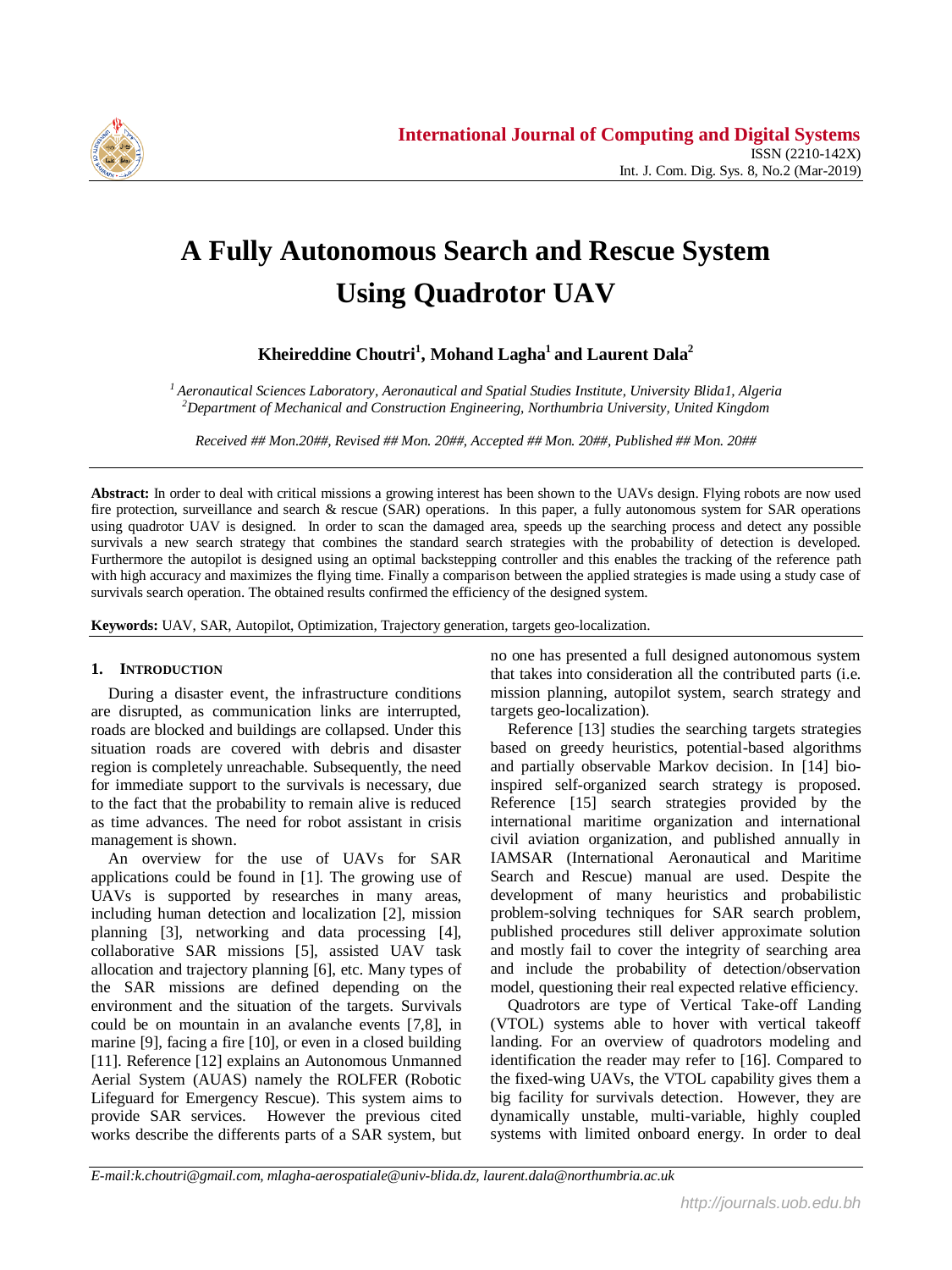

with these drawbacks, it is necessary to design an autopilot that stabilizes the quadrotor and allows it to track the desired SAR strategy trajectory. Many works have been published on the control of quadrotor [17-21], the designed controllers were for the sake of stabilization, regulation and trajectory tracking. In fact, SAR missions outdoor, critical, long endurance missions. The need of control performance, energy optimization and robustness is fundamental. Where all the previous controllers may fail to deal with this raised issues. Hence, controller design that maximizes the flying time and has a good set point tracking (meets the SAR operations requirements) is a real design problem.

This paper aims to design a fully autonomous SAR system with respect to all the requirements of a typical SAR operation. The efficiency of the designed system is proofed via a study case scenario. The contributions of the paper are:

- 1- The designed system will use quadrotor to scan the disaster area, collect information about any possible survivals, and send back their positions to the base station.
- 2- New Search strategy that combines the standard searching strategies with the probability of detection, which then, speeds up the searching

process and covers the integrity of the searching area in order to detect all the possible targets.

- 3- Introducing a novel autopilot design using a nonlinear optimal backstepping controller in order to stabilize the vehicle while tracking the search paths with good performance even in presence of disturbances and maximize the flying time.
- 4- Comparison between the applied SAR strategies is made using a study case of survivals detection.

Throughout this paper, a particular attention is paid to the tracking accuracy and energy consumption of the control strategy considering some performance criteria, such as the Integral Absolute Error (IAE).

This paper is organized as follow: Section 2 introduces a presentation of the designed SAR system. Section 3 presents the different SAR strategies and their path patterns. Section 4 discusses the trajectory generation, sensor coverage and target detection algorithms used for the navigation system. Section 5 gives the full quadrotor dynamic model as well as the attitude and trajectory tracking control strategies using the non-linear optimal backstepping controller. Simulations and SAR strategies comparison are in section 6. Finally Section 7 a conclusion and the future recommendations are given.



# **2. SYSTEM DESIGN**

The designed SAR system is composed of the following parts as illustrated in Fig.1. :

- 1- *Mission planning:* At this level the human operator selects the desired search strategy. Once selected, the system generates the optimal path to be tracked (i.e the coordinates of initial and final point  $(P_i$  and  $P_f$ ) for every leg from the path).
- *2- Navigation system:* This sub-system is the heart of the designed system, it includes the following functions: first it provides the autopilot sub-system with the optimal path to track  $(X_d, Y_d, Z_d)$  for each

time step of the path leg. The sub-system also uses a survivals geo-localization algorithm to estimate the target coordinates  $(X_t, Y_t, Z_t)$  and send back their positions to the base station based. The target detection depends on the probability of detection and the sensor range of the embedded camera. Finally the system monitors any failures that can occur such as a divergence from the desired path, an engine failure, or the battery energy consumption. Once happened an emergency landing occurred, this option would save the quadrotor from a sudden crash. Moreover the base station is informed about the mission failure.

*3- Autopilot System:* This sub-system has to track the search strategy path generated by the navigation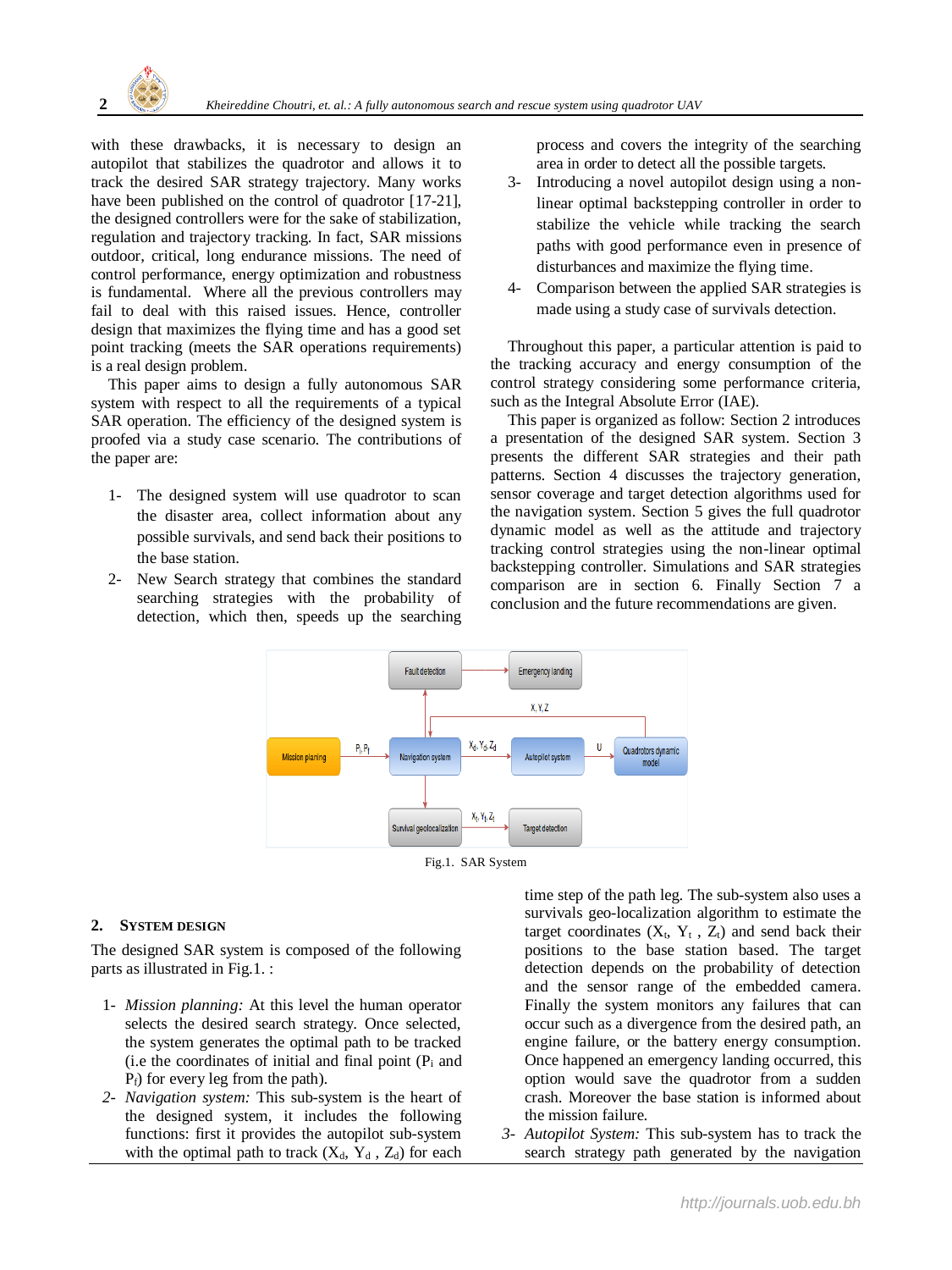

sub-system. The autopilot is designed using a double loop control strategy for the position and attitude tracking based on backstepping controller. The designed autopilot aims to assure the path tracking accuracy and the quadrotor stability.

## **3. MISSION PLANNING**

As illustrated in Fig.2. The proposed mission planning aims to use UAVs to deploy the disaster area, detect any possibility of a victim presence, and report the collected information to the control ground station.



Fig.2. SAR Operation Using Quadrotors UAVs

For surface and aircraft facilities to search effectively, search patterns and procedures must be pre-planned so ships and UAVs can cooperate in coordinated operations with the minimum risks and delay. In order to meet varying circumstances, standard search patterns are defined.

Many search strategies are recognized by the International Maritime Organization and International Civil Aviation Organization. These are published annually in IAMSAR manual. These are designed to provide simple and effective visual search patterns that can be applied in various situations. The standard search patterns for a desired area are as follow:

- Parallel Track and Creeping line Search
- Expanding Square Search
- Contour Search

The following sections discuss the main characteristics of the previous standard searching patterns and the conditions under which they are being utilized.

#### 3.1. Parallel Track and Creeping line Search

Both parallel track and creeping line search are based on covering (sweeping) the search area by maintaining parallel tracks as shown in Fig.3.



Fig. 3. Parallel track search and Creeping line search pattern

The only difference between these two is in the orientation of the search legs, i.e. if the search legs are parallel to the long sides (major axis) or short sides (minor axis) of the designated search area.

3.2. Expanding Square Search

 For this search strategy the pattern begins at the center of the designated search area and expands outward in concentric squares as shown in Fig.4.



Fig.4. Expanding Square Search Pattern

# 3.3. Contour search

 The search pattern of this search strategy may be described as a downward spiral motion as shown in Fig.5. This search strategy is applied around mountains orvalleys with sharp changes in elevation as the other search patterns are not practical in these circumstances.



Fig. 5. Contour Search Pattern

#### **4. NAVIGATION SYSTEM**

4.1. Trajectory Generation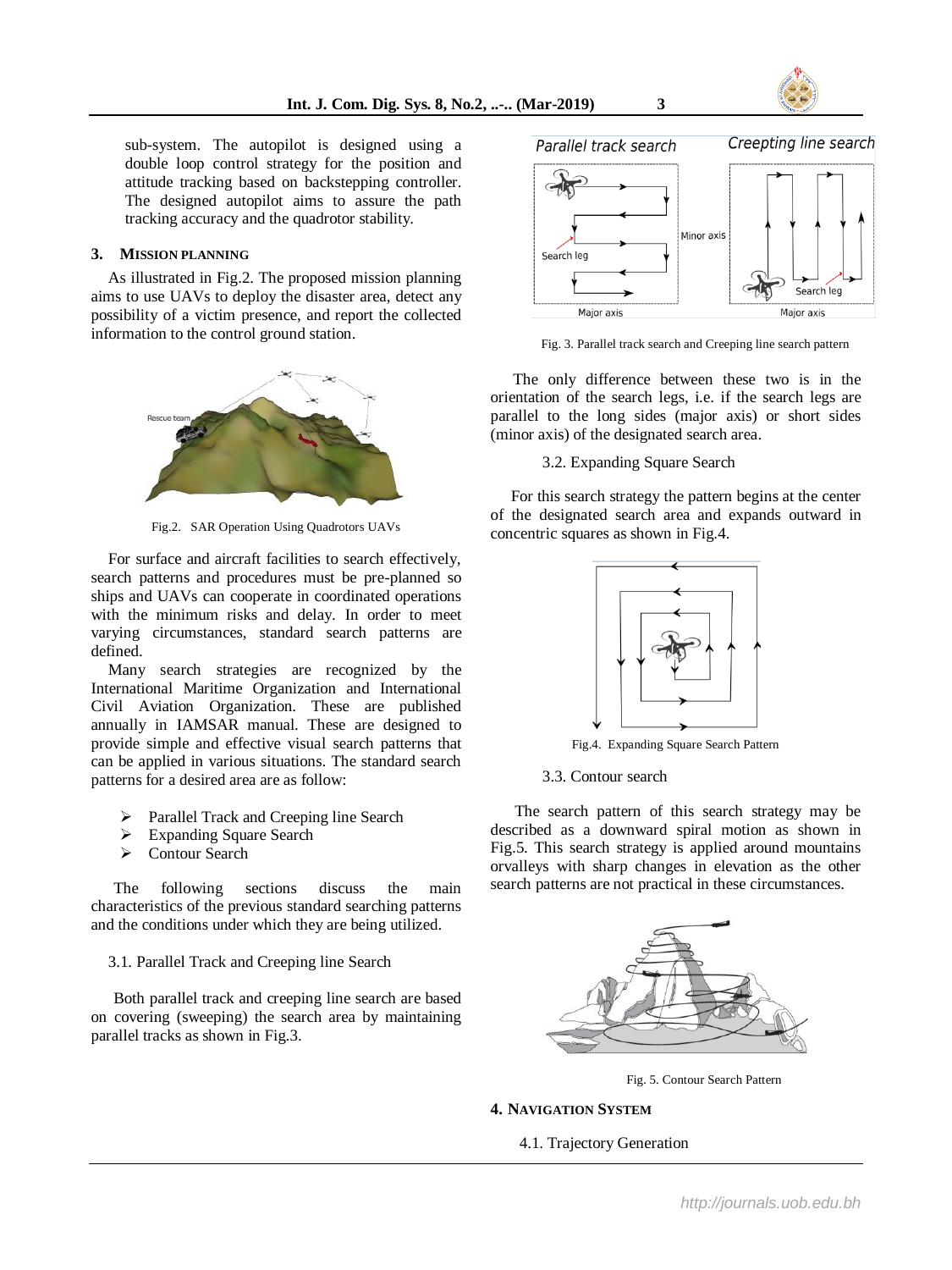

The search trajectory generation problem can be solved by optimizing the distance between the initial and final points for each leg from the search strategy pattern.

 By assuming that the running costs are proportional to average velocity, the objective function,  $\Phi$ , can be defined as:

$$
\Phi = \frac{1}{T} \int_0^T \sqrt{(P_1 \dot{x}^2 + P_2 \dot{y}^2 + P_3 \dot{z}^2)} dt
$$
 (1)

Where  $P_1$ ,  $P_2$ ,  $P_3$  are weighting factors.

#### 4.2. Sensor Coverage

The sensor's ability to detect a victim in the prevalent conditions will significantly affect the maximum altitude at which the UAVs can operate.



Fig. 6. Sensor Coverage

Let's consider that the sensing areas on the ground cover surface  $A = A_x * A_y$  (green area in Fig.6.) a set of  $A_d(h)$  cells, where the surface  $A_d = A_{dx} * A_{dy}$  (red area in Fig.6.) depends on the altitude of the UAV. The dimension of the sensing area increases with the height of the UAVs.

The sensing model accounting for false positive and false negative can be modeled as follow:

- The probability of sensing a target at height h in the presence of the target =  $1-\beta_h$
- $\triangleright$  The probability of not sensing a target at height h in the presence of the target =  $\beta_h$
- $\triangleright$  The probability of not sensing a target at height h with no target =  $1-\alpha_h$
- $\triangleright$  The probability of sensing a target at height h with no target =  $\alpha_h$

With  $\alpha_h$  ( $0 \leq \alpha_h \leq 1$ ) and  $\beta_h$  ( $0 \leq \beta_h \leq 1$ ) are the false alarm and missed detection probabilities. The values accorded to  $\alpha_h$  and  $\beta_h$  at the different searching heights h are summarized in Table.I.

 For this work a fixed searching high of 100m above the earth is used in order to maintain an acceptable values of  $\alpha_h$  and  $\beta_h$  that avoid any possibility of missed detection and minimize a false alarm.

| TABLE L          | <b>OBSERVATION MODEL</b> |          |  |
|------------------|--------------------------|----------|--|
| Alttitude<br>(m) | $\alpha_{\rm h}$         |          |  |
| 50               | 0.243599                 | 0.000000 |  |
| 100              | 0.028369                 | 0.000000 |  |
| 150              | 0.026099                 | 0.046211 |  |
| 200              | 0.001110                 | 0.046745 |  |

#### 4.3. Target Detection

Algorithm.I. presents the searching algorithm used depending on the searching strategy, where the UAV scan the hall area and report any target detection to the base station. The mission is completed whenever all the targets are detected (if the number is limited) or the hall area is scanned, it also can be canceled if any fault is occurred, for all the cases the base station is reported about the mission situation.

Algorithm 1. Targets Searching and Detection Algorithm

| Initialization<br>$P_i(X_i, Y_i, Z_i)$ = Initial location |
|-----------------------------------------------------------|
| $Ad (Adx, Ady) =$ Detection Area                          |
| $A (Ax, Ay) =$ Searching Area                             |
| <b>Update</b> (Searching Strategy)                        |
| While <i>true</i> do                                      |
| $P = P'$                                                  |
| GetObservation(P)                                         |
| <b>if</b> target detected <b>then</b>                     |
| <b>Report Base Station</b>                                |
| end                                                       |
| Searching Strategy (P)                                    |
| $P' = NextMove(P)$                                        |
|                                                           |

# **5- AUTOPILOT SYSTEM**

5.1. Quadrotor Modeling

 For representing the dynamical model of a quadrotor, the following set of equations is used:

$$
\dot{R}(t) = R(t)S(\omega_b(t))
$$
  
\n
$$
J\dot{\omega}_b(t) = -S(\omega_b(t))J\omega_b(t) + \tau(t)
$$
\n(2)

With:  *introduces the inertia matrix,*  $*R*$  *the rotation* matrix,  $\tau(t)$  the input torque and  $S(\omega_b(t))$  is the skewmatrix of the angular velocity  $\omega_b(t)$  as in Equ.3. :

$$
S(\omega_b(t)) = \begin{bmatrix} 0 & -\omega_{b3}(t) & \omega_{b2}(t) \\ \omega_{b3}(t) & 0 & -\omega_{b1}(t) \\ -\omega_{b2}(t) & \omega_{b1}(t) & 0 \end{bmatrix}
$$
 (3)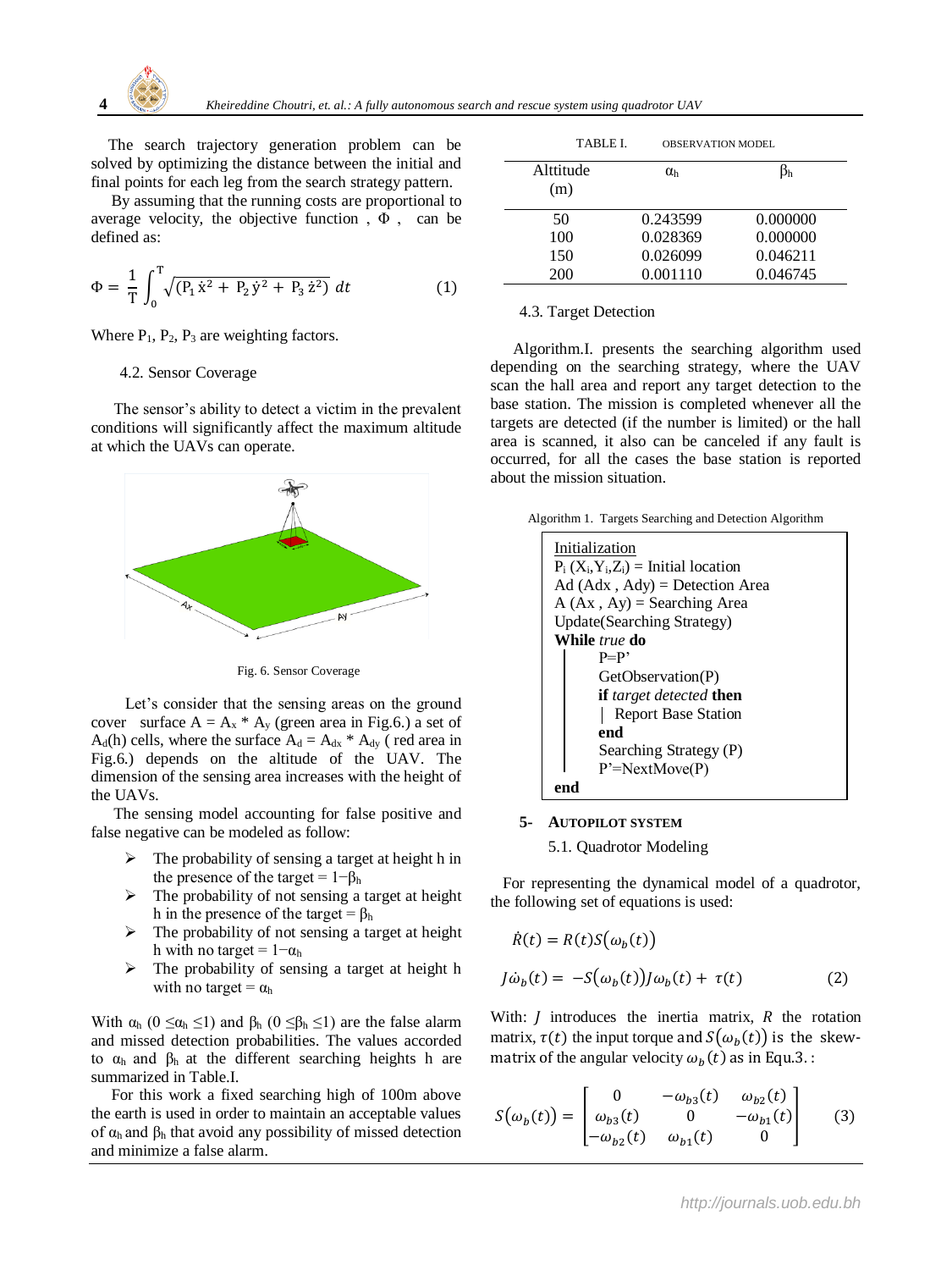Consequently the complete dynamic model is as follows:

$$
\ddot{\varphi} = \frac{J_y - J_z}{J_x} \dot{\theta} \dot{\psi} + \frac{J_r}{J_x} \dot{\theta} \Omega + \frac{l}{J_x} U_2
$$
\n
$$
\ddot{\theta} = \frac{J_z - J_x}{J_y} \dot{\phi} \dot{\psi} - \frac{J_r}{J_y} \dot{\phi} \Omega + \frac{l}{J_y} U_3
$$
\n
$$
\ddot{\psi} = \frac{J_x - J_y}{J_z} \dot{\phi} \dot{\theta} + \frac{U_4}{J_z}
$$
\n
$$
\ddot{x} = \frac{1}{m} \{ (C_\phi S_\theta C_\psi + S_\phi S_\psi) U_1 \}
$$
\n
$$
\ddot{y} = \frac{1}{m} \{ (C_\phi S_\theta C_\psi - S_\phi S_\psi) U_1 \}
$$
\n
$$
\ddot{z} = \frac{1}{m} \{ C_\phi S_\theta U_1 \} - g
$$
\n(4)

Where  $m$  and  $q$  represent the vehicle's mass and gravity vector respectively.  $J_r$  is the moment of inertia of the rotor.

The model developed in Eq.4. can be rewritten in the state-space form  $\dot{x} = f(x) + g(x, u)$  with  $x =$  $[x_1, ..., x_{12}]$ , is the state vector of the system such as:

$$
x = [\phi \dot{\phi} \theta \dot{\theta} \psi \dot{\psi} x \dot{x} y \dot{y} z \dot{z}]^{T}
$$
 (5)

From Equ.4. and Equ.5. the following state representation can be obtained:

$$
f = \begin{cases}\n x_1 = x_2 \\
 x_2 = a_1 x_4 x_6 + a_2 x_4 \Omega + b_1 U_2 \\
 x_3 = x_4 \\
 x_4 = a_3 x_2 x_6 + a_4 x_2 \Omega + b_2 U_3 \\
 x_5 = x_6 \\
 x_6 = a_5 x_2 x_4 + b_3 U_4 \\
 x_7 = x_8 \\
 x_8 = \frac{U_1}{m} U_x \\
 x_9 = x_{10} \\
 x_{10} = \frac{U_2}{m} U_y \\
 x_{11} = x_{12} \\
 x_{12} = \frac{1}{m} (C_{x_1} S_{x_3} U_1) - g\n\end{cases}
$$
\n(6)

With:

$$
\begin{cases}\n a_1 = \left(\frac{J_y - J_z}{J_x}\right), a_2 = \left(\frac{J_r}{J_x}\right) \\
 a_3 = \left(\frac{J_z - J_x}{J_y}\right), a_4 = \left(-\frac{J_r}{J_y}\right) \\
 a_5 = \left(\frac{J_x - J_y}{J_z}\right) \\
 b_1 = \left(\frac{l}{J_x}\right), b_2 = \left(\frac{l}{J_y}\right), b_3 = \left(\frac{1}{J_z}\right)\n\end{cases}\n\begin{cases}\n U_x = (C_{x_1}S_{x_3}C_{x_5} + S_{x_1}S_{x_5}) \\
 U_x = (C_{x_1}S_{x_3}C_{x_5} - S_{x_1}S_{x_5}) \\
 b_1 = \left(\frac{l}{J_x}\right), b_2 = \left(\frac{l}{J_y}\right), b_3 = \left(\frac{1}{J_z}\right)\n\end{cases}
$$

#### 5.2. Controller design

 The trajectory tracking controller consists of two parts as depicted in Fig .7.



Fig.7. Block diagram of the proposed control structure

The inner loop for attitude control and the outer loop for the position control. The position controller generates the desired attitude vector  $q_d$  and the desired trust  $T_d$  for the attitude controller.

Let's consider the tracking error:

$$
e_{i} = \begin{cases} x_{i_{d}} - x_{i} & i \in \{1,3,5,7,9,11\} \\ \dot{x}_{(i-1)_{d}} - x_{i} + k_{(i-1)}e_{(i-1)} & i \in \{2,4,6,8,10,12\} \end{cases}
$$
(7)

Using the Lyapunov functions as:

$$
V_i(x) = \begin{cases} \frac{1}{2} e_i^2 & i \in \{1,3,5,7,9,11\} \\ V_{(i-1)} + \frac{1}{2} e_i^2 & i \in \{2,4,6,8,10,12\} \end{cases}
$$
(8)

By applying the following algorithm: *For*  $i = 1$ 

$$
\begin{cases} e_1 = x_{1_d} - x_1 \\ V_1 = \frac{1}{2} e_1^2 \end{cases}
$$
 (9)

And:

$$
\dot{V}_1 = e_1 \dot{e}_1 = e_1 (\dot{x}_{1_d} - x_2) \tag{10}
$$

The  $e_1$  stability is derived using the Lyapunov function as follow:

$$
x_{2_d} = \dot{x}_{1_d} + k_1 e_1 \tag{11}
$$

With  $k_1 > 0$  the Equ.17. is then:  $\dot{V}_1 = -k_1 e_1^2$ . Let consider a variable change by making:

$$
e_2 = x_2 - \dot{x}_{1_d} - k_1 e_1^2 \tag{12}
$$

For 
$$
i = 2
$$
:  
\n
$$
\begin{cases}\ne_2 = x_2 - \dot{x}_{1_d} - k_1 e_1^2 \\
V_2 = \frac{1}{2} e_1^2 + \frac{1}{2} e_2^2\n\end{cases}
$$
\n(13)

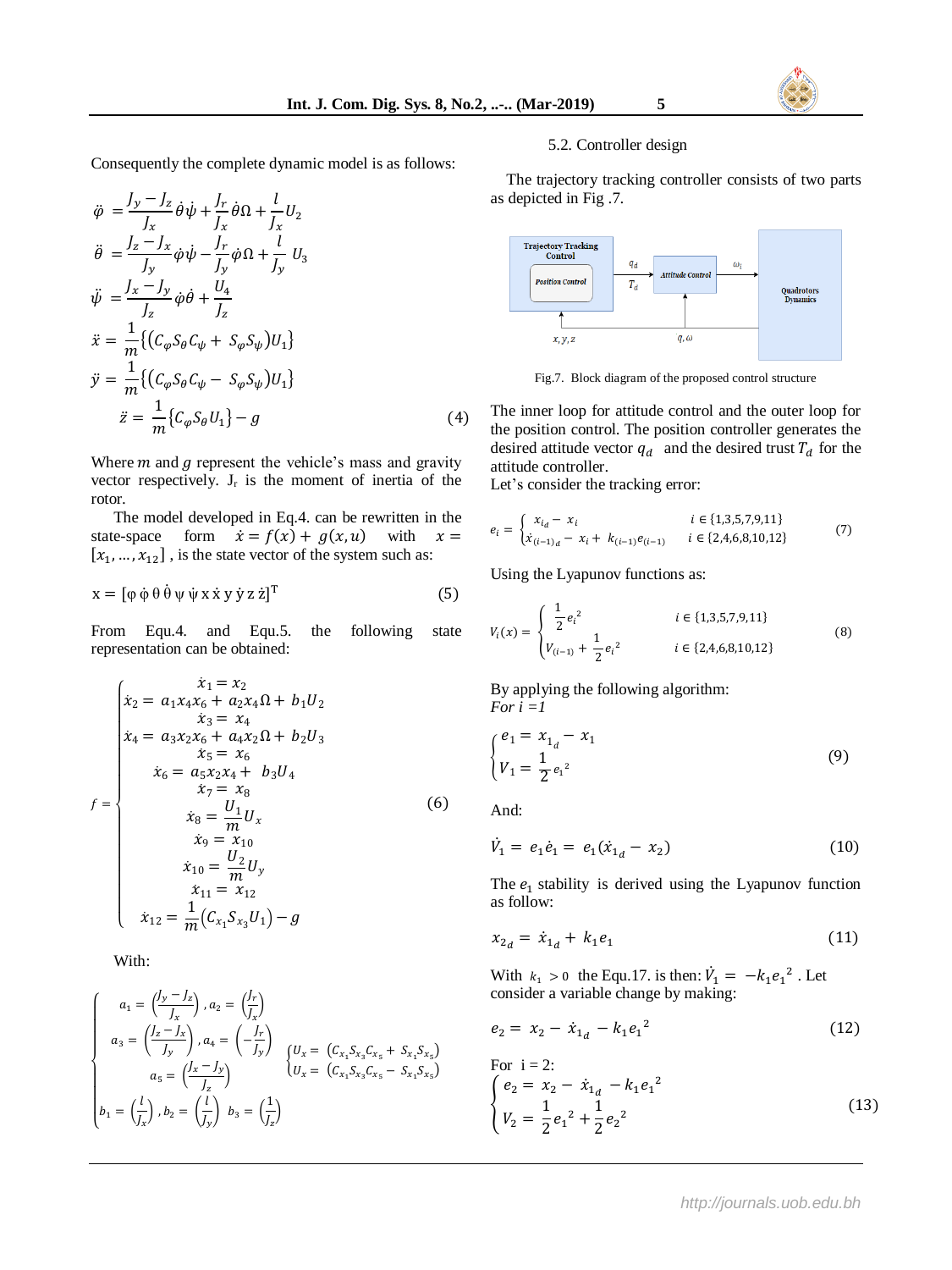

And:

$$
\dot{V}_2 = e_1 \dot{e}_1 + e_2 \dot{e}_2 \tag{14}
$$

Finally:

$$
\dot{e}_2 = a_1 x_4 x_6 + a_2 x_4 \Omega + b_1 U_2 - \ddot{x}_{1d} - k_1 \dot{e}_1 \qquad (15)
$$

The control signal  $U_2$  is obtained such that  $\dot{V}_2 = e_1 \dot{e}_1 + e_2 \dot{e}_2 \le 0$  as follow:

$$
U_2 = \frac{1}{b_1} \left( -a_1 x_4 x_6 - a_2 x_4 \Omega + \ddot{\varphi}_d + k_1 (-k_1 e_1 + e_2) + k_2 e_2 + e_1 \right) \tag{16}
$$

In order to extract the control signals the same steps are followed:

$$
\begin{cases}\nU_3 = \frac{1}{b_2} \left( -a_3 x_2 x_6 - a_4 x_2 \Omega + \ddot{\theta}_d + k_3 (-k_3 e_3 + e_4) + k_4 e_4 + e_3 \right) \\
U_4 = \frac{1}{b_3} \left( -a_5 x_2 x_4 + \ddot{\psi}_d + k_5 (-k_5 e_5 + e_6) + k_6 e_6 + e_5 \right) \\
U_x = \frac{m}{U_1} \left( \ddot{x}_d + k_7 (-k_7 e_7 + e_8) + k_8 e_8 + e_7 \right) \\
U_y = \frac{m}{U_2} \left( \ddot{y}_d + k_9 (-k_9 e_9 + e_{10}) + k_{10} e_{10} + e_9 \right) \\
U_1 = \frac{m}{C_{x_1} C_{x_3}} \left( g + \ddot{z}_d + k_{11} (-k_{11} e_{11} + e_{12}) + k_{12} e_{12} + e_{11} \right)\n\end{cases}
$$

With: 
$$
U_1 \neq 0
$$
 and  $k_i > 0$   $i \in \{2, ..., 12\}$ 

All the control parameters are obtained using Multi-Objective Genetic Algorithms such as in [29], and shown on Table.II.

Table II. Control parameters

| Controller | k 1                   |               |
|------------|-----------------------|---------------|
| Attitude   | $[0.8 \, 0.8 \, 0.5]$ | [0.1 0.1 1.2] |
| Position   | $[0.2 \ 0.2 \ 3]$     | [0.1 0.1 1.5] |

# **6. Simulations Results**

 The second part discusses the track of the different SAR strategies patterns and compares them over a case study of survivals SAR operation. Three types of search areas are designed for the SAR strategies in order to simulate different scenarios: a flat, mountainous and a hybrid area for the study case. All the areas are supposed to be with a total surface of 1000m \* 1000m. For the mountainous simulation environment, an exponential function, is introduced to emulate mountains which are the main threats of the UAVs in this experiment:

$$
z(x,y) = \sum_{i=1}^{n} h_i * \exp\left(-\left(\frac{x - c_{x_i}}{g_{x_i}}\right)^2 - \left(\frac{y - c_{y_i}}{g_{y_i}}\right)^2\right)
$$
(18)

This function gives altitude of the given coordinate  $(x, y)$ in the simulated terrain. Where,  $h_i$  controls height of peak i;  $c_{xi}$  and  $c_{yi}$  mark central position of peak i;  $g_{xi}$  and  $g_{yi}$ control peak gradient in x and y orientation respectively.

The integral absolute error (IAE) is used to judge the controller's performance. The index IAE is expressed as follows:

$$
IAE = \int_0^t |e(t)| \ dt \tag{19}
$$

6.1. SAR strategies path tracking

6.1.1 Expanding Square Search (ESC)

Let's suppose that the quadrotor scans a flat surface from a departure point  $P_0\{X, Y, Z\} = \{500, 500, 0\}$  then track the reference trajectory generated by strategy.

 $^{(17)}$  over all the prescribed waypoints, and track the reference As shows Fig.8. the quadrotor UAV was able to pass path using straight lines without any oscillations and with a high accuracy. The control outputs are shown in Fig.9. where a good accuracy of the path tracking is presented specially for the altitude hold. High attitude degrees (up to 1 rad) are used during curving movements when passing from a waypoint to another. Fig.10. shows that the control signals are within the limits of the actuators. These results show that all the constraints and the assumptions considered during the modeling and the control design are successfully respected.



Fig.8. ESC Trajectory Tracking

# 6.1.2 Parallel Track (PT) and Creeping line Search (CLS):

 For this strategy the quadrotor is supposed to scan the same flat area used in the precedent strategy but this time from two different departure points  $P_{0C} \{X, Y, Z\} = \{50, \}$ 50, 0} for the CLS and  $P_{0P}\{X, Y, Z\} = \{950, 50, 0\}$  for the PT strategy. The obtained results for both CLS and PT 3D trajectory tracking are shown in Fig.11. & Fig.12. respectively.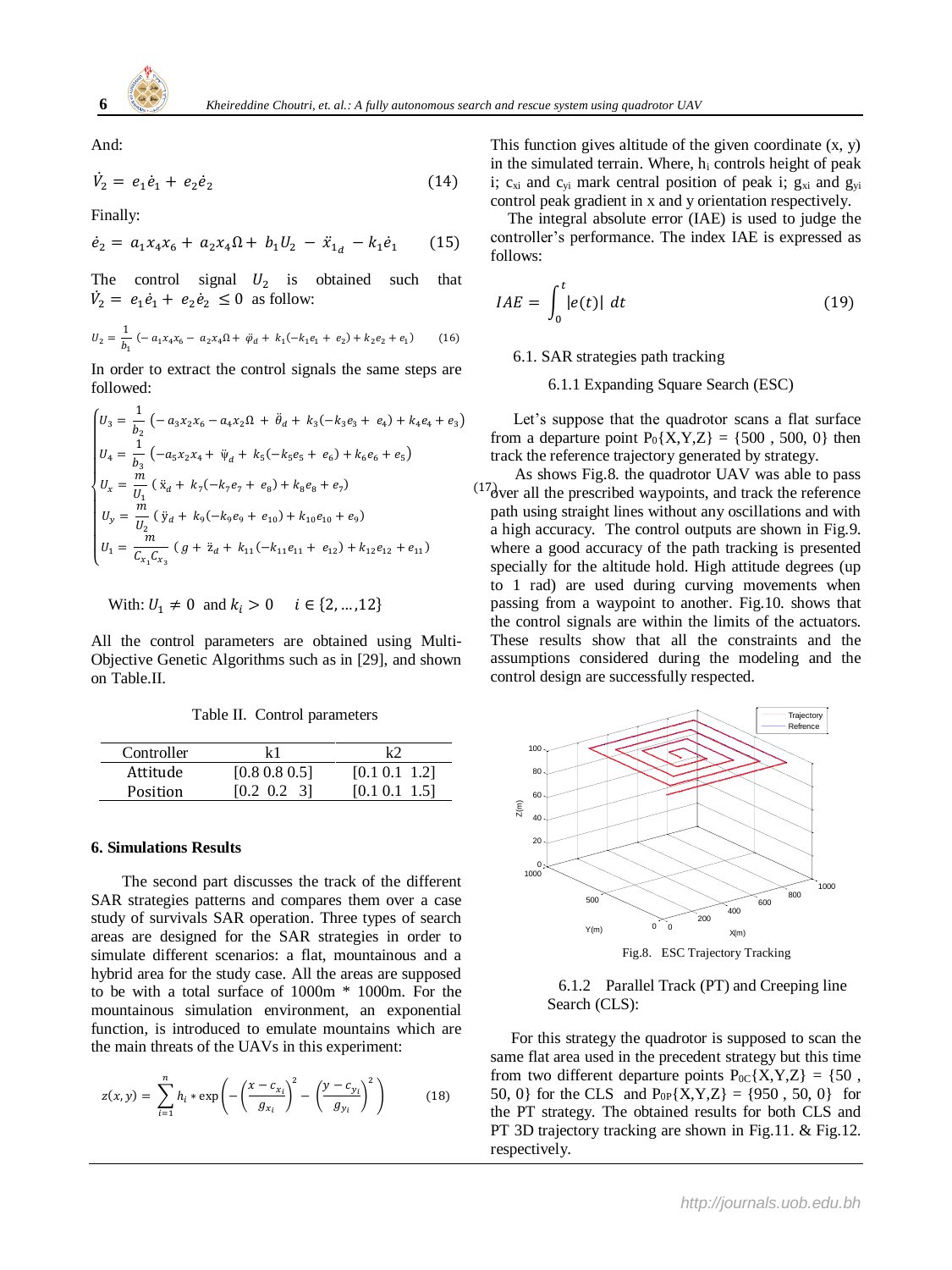

1.5  $-$ 

# **International Journal of Computing and Digital Systems**

ISSN (2210-142X) Int. J. Com. Dig. Sys. 8, No.2 (Mar-2019)















Fig. 11. CLS Trajectory Tracking Fig. 12. PT Trajectory Tracking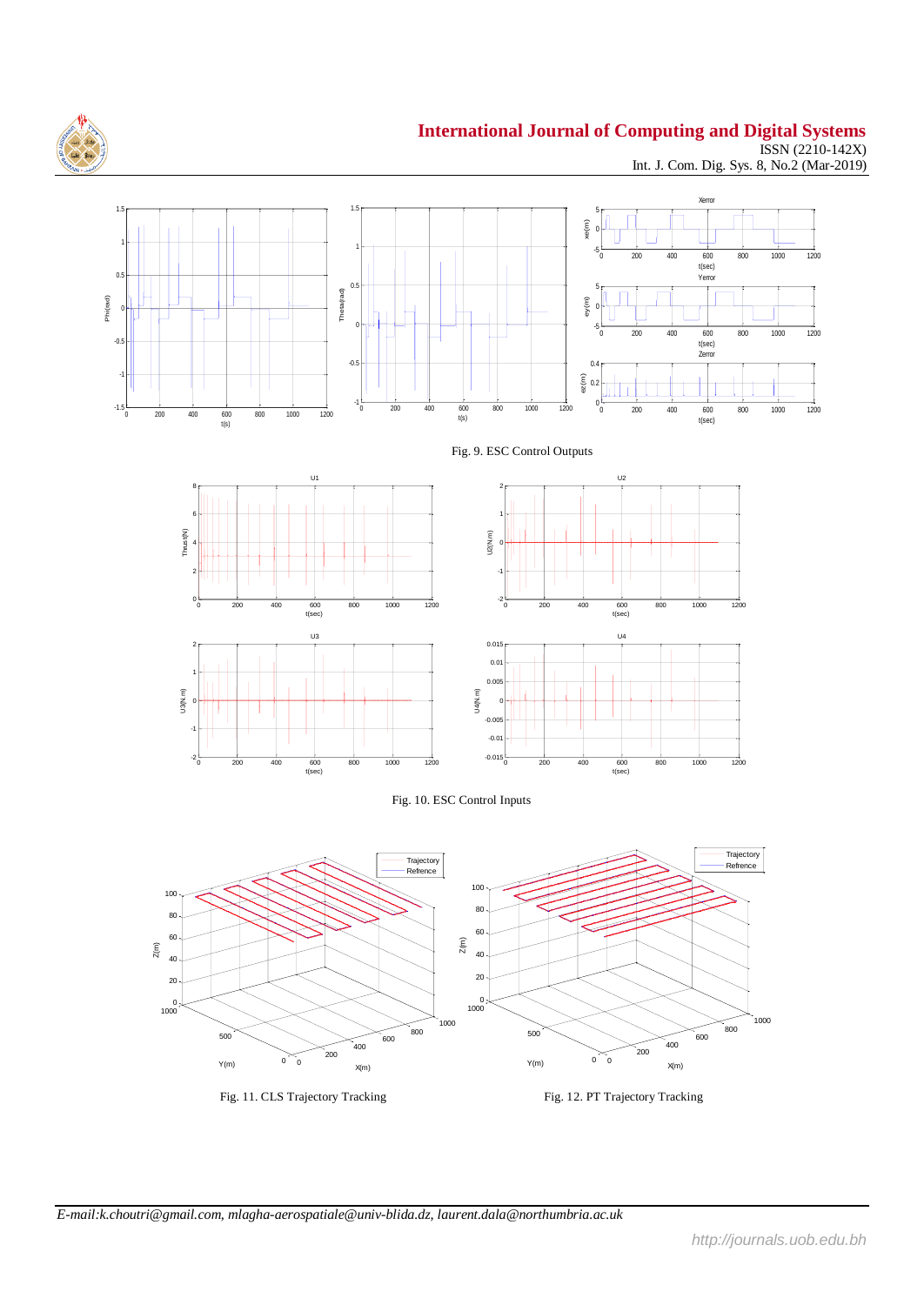From Fig.11. & Fig.12. it is clear that the quadrotors was able to track the waypoints with high accuracy in both cases and scan all the desired area. Fig.13. & Fig.14. decipate the control outputs, where the controller was able to maintain the quadrotors stability during the path tracking and spetially on curving corners when changing the waypoints.

 The obtained control inputs illustrated in Fig.15. & Fig.16. for the CLS and PT strategies are the same and remain within the desired functional range of the quadrotors engines.



Fig. 15. CLS Control Inputs Fig. 16. PT Control Inputs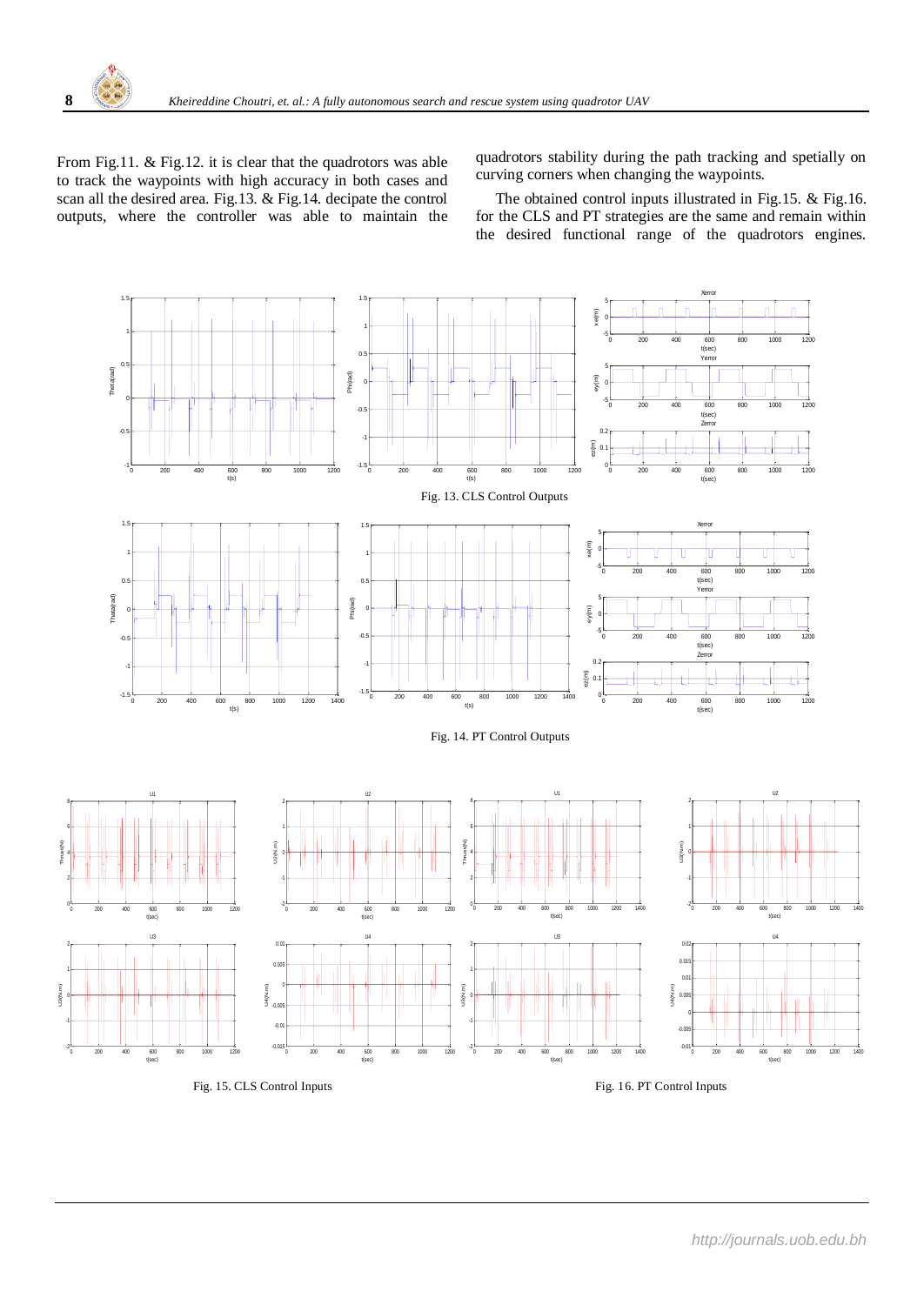From the obtained results it is clear that the controller was able to optimize the energy consumption and with high accuracy for all the strategies, but the PT strategy is supposed the best since it offers a more complete covered area with an acceptable searching time and controller path tracking accuracy.

TABLE III. FLAT AREA SAR STRATEGIES COMPARISON

| Stratigie | Search<br>Time | <b>Battery</b><br>Consumption | Covered<br>area | <b>Fitness</b><br>(IAE) |
|-----------|----------------|-------------------------------|-----------------|-------------------------|
|           | (min)          | $\%$                          | $\%$            |                         |
| ESC       |                | 76.31                         | 80              | 0.1584                  |
| PТ        | 20.            | 81.22                         | 100             | 0.1534                  |
| CLS       |                |                               | 100             | 0.8161                  |

#### 6.1.4 Contour Search (CS)

This strategy is often used when scanning a mountain area because of its spiral path that creates a contour.

A virtual mountain with a 100m of altitude is simulated, where the quadrotor is starting from a departure point  $P_0{X,Y,Z} = {50, 50, 0}$  and track the desired path around the mountain. Fig.17. & Fig.18. & Fig.19. illustrate the simulation environment as same as the obtained trajectory generation and tracking of the quadrotor. The obtained results are shown in Table IV.

Fig.17. shows that the quadrotor was able to track the generated path and cover the entire mountain with a very high accuracy, and a minimum of battery consumption (Table IV) in less than 6 min.

The control outputs dissipated in Fig.18. are validating the controller effectiveness and optimality where a high accuracy is reached with low attitude degrees. The obtained control inputs shown in Fig.19. oscillates with low frequency supported by the quadrotor engines.

TABLE IV. CS STRATEGY SIMULATION RESULTS

| Stratigie | Search | <b>Battery</b> | Covered Fitness |        |
|-----------|--------|----------------|-----------------|--------|
|           | Time   | Consumption    | area            | (AAE)  |
|           | (min)  | (% )           | (% )            |        |
| Spiral    |        | 13.44          |                 | 0.0046 |



Fig. 17. CS Trajectory Tracking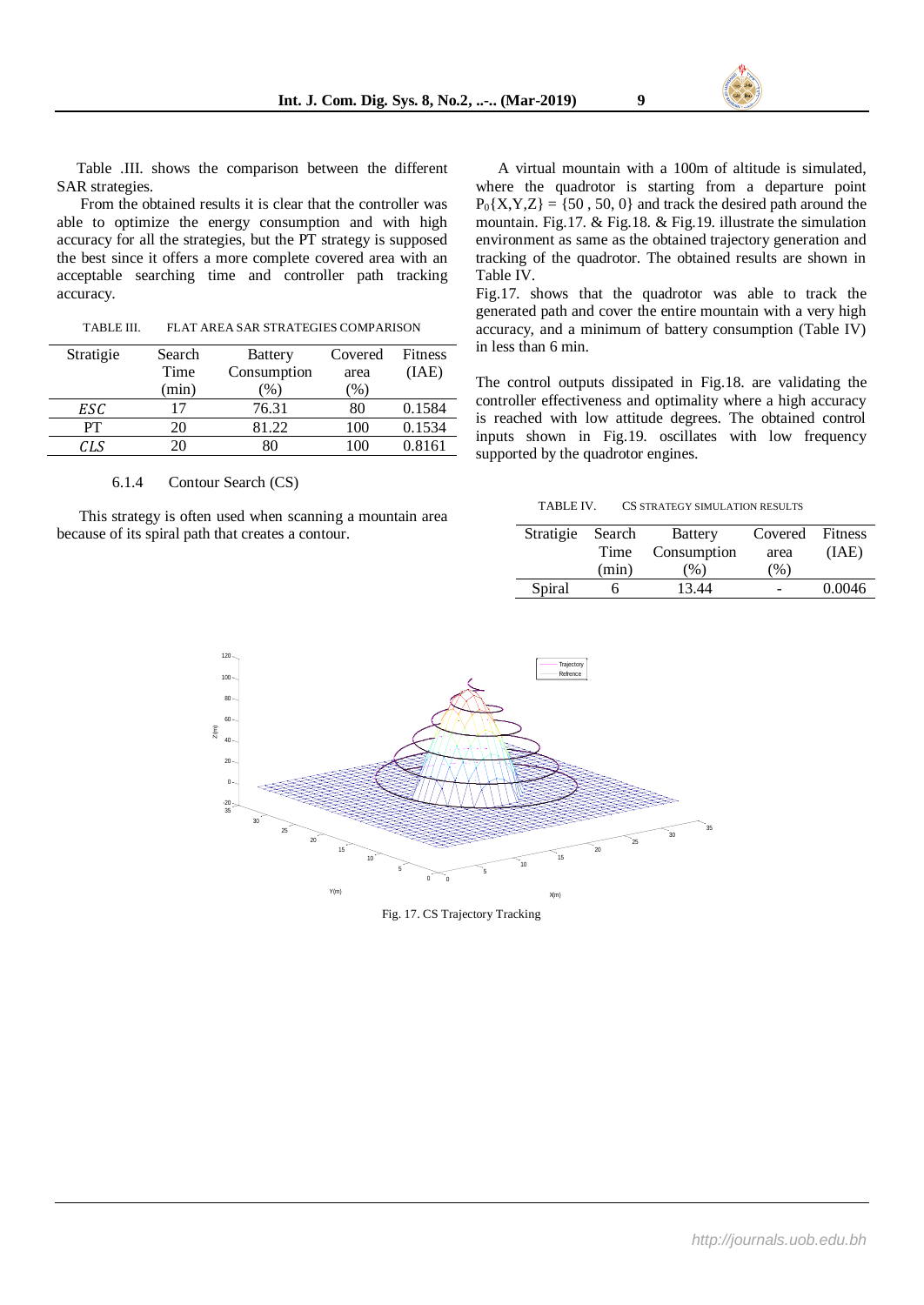

**10** *Kheireddine Choutri, et. al.: A fully autonomous search and rescue system using quadrotor UAV*



Fig. 19. CS Control Inputs

# 6.2 SAR STRATEGIES COMPARAISON

 In this section the study case is to scan a hybrid flat and mountainous area and search for possible survivals. The surface is of 1000m \* 1000m and contains two mountains of

100 m of altitude. All the previous SAR strategies are applied in order to find 10 persons (red dots in Fig.20.) that are randomly distributed all over the area.



Fig. 20. SAR Study Case Envirenment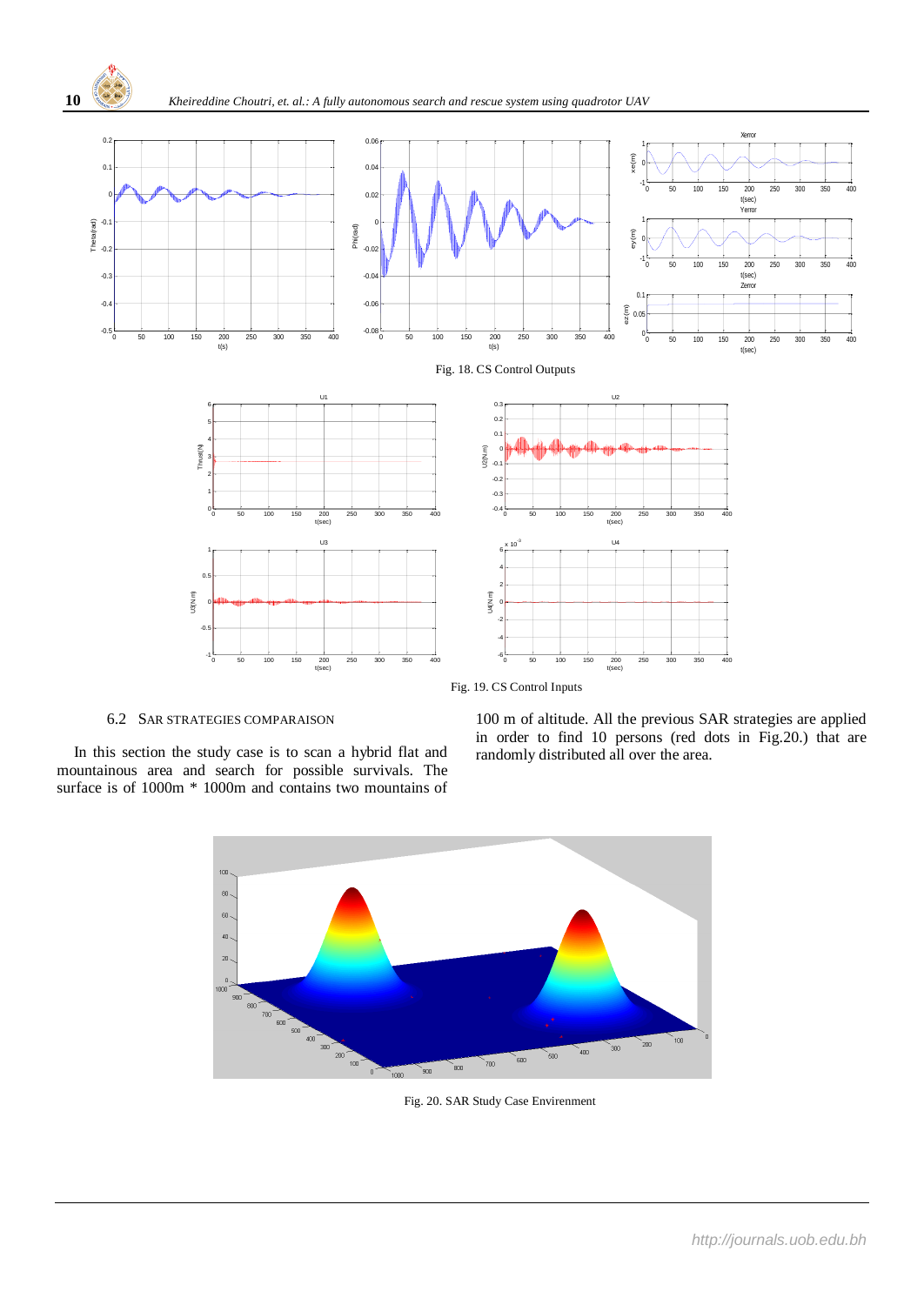

A comparison between the different SAR strategies is made, the obtained results are shown in Fig .20. From Fig .21. it is clear that only the CLS and PT strategies were able to cover the desired area and detect all the 10 survivals but after a long time (about 25 min). For the ESC strategy only 70% of the survivals was detected in less than 20 min. For the CS strategy, 60 % of the survivals are detected in only 9 min, which is a very interesting time when comparing with the other strategies for the same percentage. The explication behind these results is that the CS is local concentrated searching strategy that covers the surfaces with a high detection probability which means a less searching time, where the other strategies are more generalized searching strategies that cover the entire area and detect all the possible survivals but with a long searching time. The departure searching point is also an other comparison parameters that must be cited, because generally it is so critical from a point and not from the other due to the complicated nature of the SAR operations.



Fig. 22. SAR Strategies Comparaison

# **7 CONCLUSION**

This paper studied the design of a fully autonomous SAR system that includes all the necessary elements during a typical SAR operation.

For the autopilot system a double loop control structure based on a non-linear optimal backstepping controller was applied. The designed controller was able to deal with the SAR operations requirements such as: vehicle stability, searching trajectories tracking with good performance. The obtained results of the trajectory generation and the path tracking were judged to be satisfactory since the quadrotor has successfully followed the desired SAR strategy generated path within the functional range and with respect to all the limitations.

A study case of an area scanning for possible survivals geo-localization and detection was simulated. Different SAR strategies were applied and compared; the final results speed up the searching process and cover the integrity of the searching area in order to detect all the possible targets.

The next step for this research will focus over the use of a UAV swarming as a multi-agents system to reduce the research time and improve the efficiency. A combination of the different SAR strategies can also applied to benefit of the advantages of every strategy.

#### **REFERENCES**

- [1] PÓŁKA, Marzena, PTAK, Szymon, et KUZIORA, Łukasz. The use of UAV's for search and rescue operations. *Procedia engineering*, 2017, vol. 192, p. 748-752.
- [2] DOHERTY, Patrick et RUDOL, Piotr. A UAV search and rescue scenario with human body detection and geolocalization. In : *Australasian Joint Conference on Artificial Intelligence*. Springer, Berlin, Heidelberg, 2007. p. 1-13.
- [3] BERGER, Jean et LO, Nassirou. An innovative multi-agent search-and-rescue path planning approach. *Computers & Operations Research*, 2015, vol. 53, p. 24-31.
- [4] NARAYANAN, Ram G. Lakshmi et IBE, Oliver C. A joint network for disaster recovery and search and rescue operations. *Computer Networks*, 2012, vol. 56, no 14, p. 3347-3373.
- [5] FARINELLI, Alessandro, GRISETTI, Giorgio, IOCCHI, Luca, *et al.*Design and evaluation of multi agent systems for rescue operations. In : *Intelligent Robots and Systems, 2003.(IROS 2003). Proceedings. 2003 IEEE/RSJ International Conference on*. IEEE, 2003. p. 3138-3143.
- [6] DRAKAKI, Maria, GÖREN, Hacer Güner, et TZIONAS, Panagiotis. An intelligent multi-agent based decision support system for refugee settlement siting. *International Journal of Disaster Risk Reduction*, 2018, vol. 31, p. 576-588.
- [7] SILVAGNI, Mario, TONOLI, Andrea, ZENERINO, Enrico, *et al.*Multipurpose UAV for search and rescue operations in mountain avalanche events. *Geomatics, Natural Hazards and Risk*, 2017, vol. 8, no 1, p. 18-33.
- [8] NSF Hurricane Katrina,<http://www.nsf.gov/news.>
- [9] EBRAHIMI-OSKOEI, Ehsan. Swarm of UAVs: Search & Rescue Operationin Chaotic Ship Wakes. 2014.
- [10] Karma, S., Zorba, E., Pallis, G. C., Statheropoulos, G., Balta, I., Mikedi, K., ... & Statheropoulos, M. (2015). Use of unmanned vehicles in search and rescue operations in forest fires: Advantages and limitations observed in a field trial. *International journal of disaster risk reduction*, *13*, 307-312.
- [11] Scherer, J., Yahyanejad, S., Hayat, S., Yanmaz, E., Andre, T., Khan, A., ... & Rinner, B. (2015, May). An autonomous multi-UAV system for search and rescue. In *Proceedings of the First Workshop on Micro Aerial Vehicle Networks, Systems, and Applications for Civilian Use* (pp. 33-38).
- [12] LYGOURAS, Eleftherios, GASTERATOS, Antonios, TARCHANIDIS, Konstantinos, *et al.*ROLFER: A fully autonomous aerial rescue support system. *Microprocessors and Microsystems*, 2018.

*E-mail:k.choutri@gmail.com, mlagha-aerospatiale@univ-blida.dz, laurent.dala@northumbria.ac.uk*